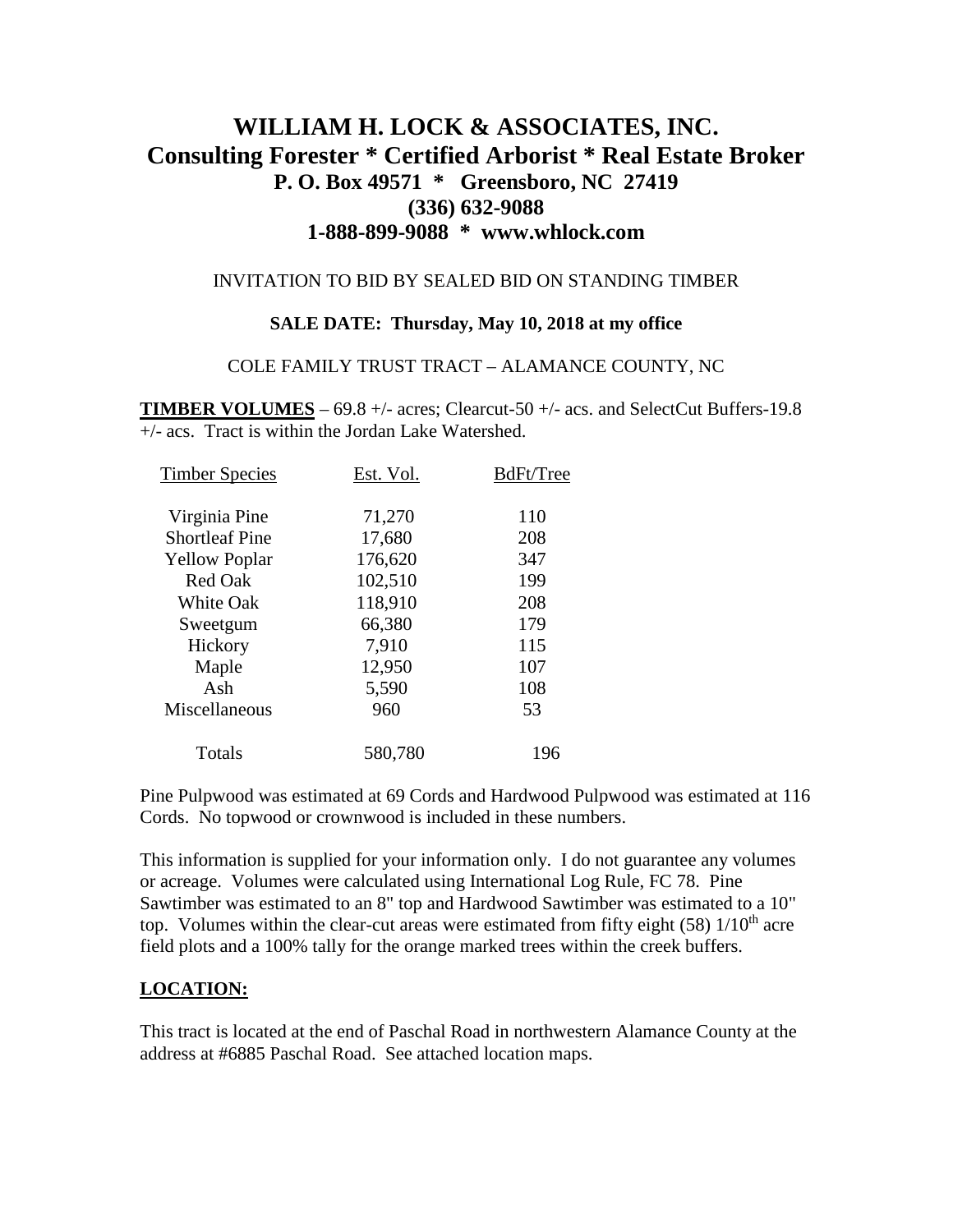Page Two Cole Family Trust Tract - Timber Sale Sale Date: Thursday – May 10, 2018

### **BIDS:**

The Cole Family Trust Tract is being sold on a lump sum sealed bid basis. Bids will be accepted by **regular mail** if received by 5:00 pm on Wednesday, May 9, 2018 **OR** bids will be accepted by **email [\(whlock@whlock.com\)](mailto:whlock@whlock.com), telephone (336-632-9088), fax (336- 632-9088), or in-person** at my office until 11:00 am on Thursday, May 10, 2018. At 11:00 am on Thursday, May 10, 2018 all bids received will be recorded. The successful bidder will be notified within 24 hours of the bid openings. A 10% deposit may be requested to be delivered to William H. Lock & Associates, Inc. within 72 hours of the bid opening. The balance of the sales price is to be delivered at the sale closing. The seller reserves the right to refuse or accept any and all bids. Seller will consider all bids. The seller will be responsible for the timber deed preparation, revenue stamps if recorded, and the forestry consultant fees. The buyer will be responsible for all other closing costs. A \$1,000 performance deposit will be payable at closing and held in a noninterest bearing trust account until satisfactory completion of logging. The performance deposit does not limit the buyer's liability.

### **PLACE OF SALE:**

The timber sale will be held at the office of William H. Lock & Associates, Inc. in Greensboro, NC. The office address is 375 S. Swing Road, Greensboro, NC 27409. Telephone and Fax: 336-632-9088; [Email: whlock@whlock.com](mailto:Email:%20whlock@whlock.com) 

## **CONDITIONS OF SALE**:

1. The Buyer shall have 24 months from the date of the timber deed to cut and remove all merchantable timber within the "Sale Areas". "Clear-cut" areas are shown as crosshatched areas on the Timber Sale Map. "Creek Buffers" have been marked with Blue Paint. No blue painted trees marking the buffer boundaries may be cut and only those trees marked with orange paint are to be harvested from within the creek buffers, provided all regulations are followed for stream buffer tree removal. The sale boundaries are marked with orange flagging and/or purple paint. No trees marked with flagging or paint and no trees beyond the flagging or paint are to be harvested. The tract is within the Jordan Lake Watershed and the Buyer is responsible for following all of these rules and regulations.

2. The Buyer shall access the tract from Paschal Road along any existing farm paths leading into the wooded sections of the tract. All access routes will need to be installed and/or maintained according to all North Carolina Best Management Practices, Forest Practice Guidelines, and any applicable river basin or watershed rules. All roadways must remain open and passable by ordinary traffic at all times. The roadways must be left in similar condition at the completion of the harvesting operation as they were at the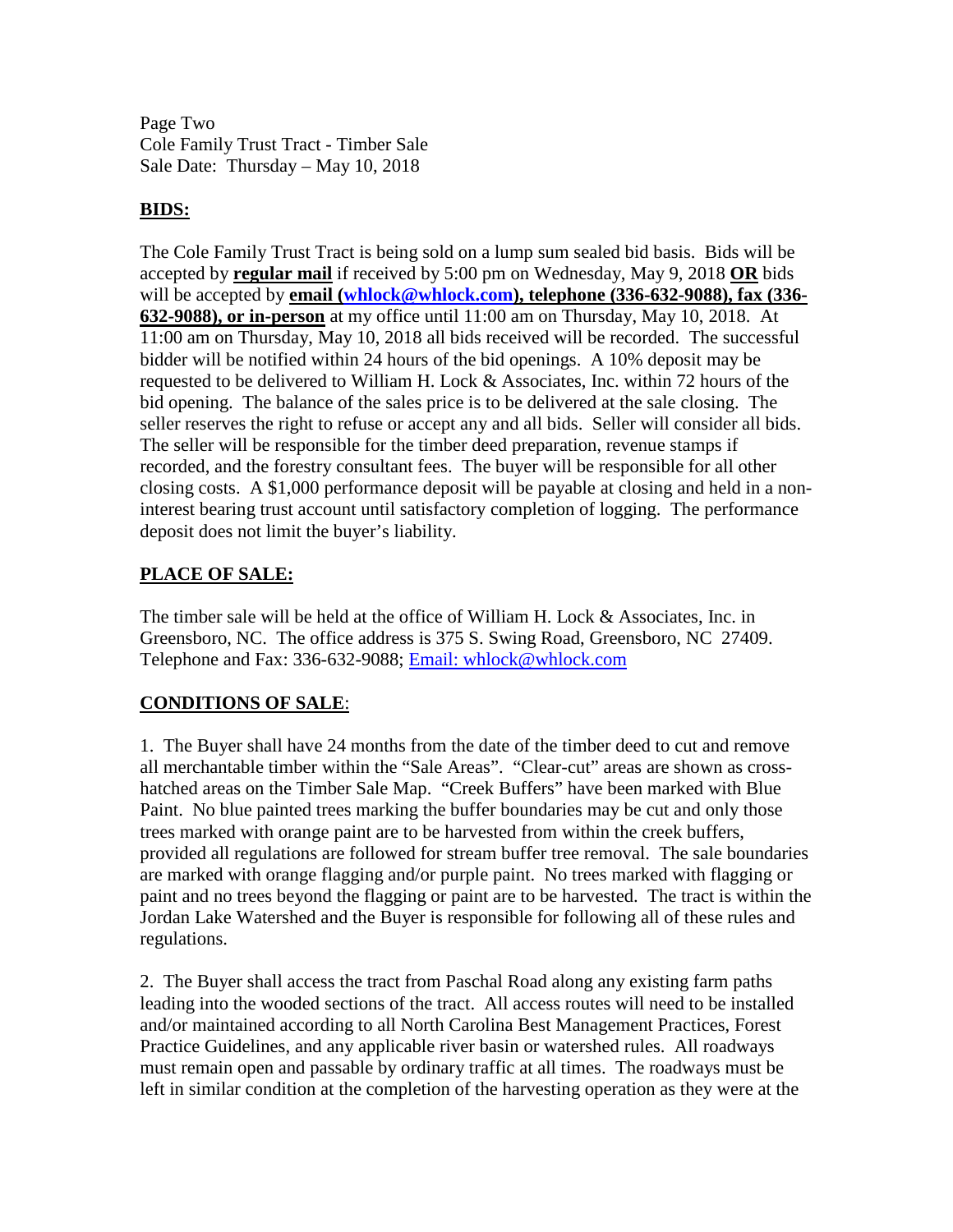Page Three Cole Family Trust Tract - Timber Sale Sale Date: Thursday – May 10, 2018

beginning of the harvesting operation, reasonable wear and tear accepted. Call W.H. Lock if there are questions concerning access routes.

3. The Buyer is responsible for maintaining a clean site. No equipment parts, trash, tires or other debris created as a result of the harvesting operation shall be left on the property. It shall be the Buyer's responsibility to clean up any hazardous material or chemical waste spills including but not limited to Diesel Fuel, Hydraulic Fluid, Machine Oil, and/or Gasoline upon the subject property if deposited as a result of the harvesting operation. Responsibility will include any required remediation including but not limited to the removal of contaminated soils.

4. Harvesting operations must not interfere with any farming/livestock operations and farming/livestock operations must not interfere with any harvesting operations. Decking, loading or hauling will not be permitted in any existing open fields or pastures immediately adjacent to the timber unless approved by William H. Lock & Associates, Inc. If approved, open areas must be free of logging debris, smoothed when completed, and re-seeded if necessary. All loading decks and truck parking areas must be reseeded when the harvesting operation is completed. Seller will need a two week notice to allow time to move cows and install temporary fencing. Seller has agreed to take down fencing where necessary to allow for timber access.

5. The Buyer is responsible for following all Federal, State, and local regulations regarding timber harvesting activities. If required, Buyer is responsible for obtaining any necessary permits or licenses required for timber harvesting. All logging operations must conform to North Carolina Best Management Practices, Forest Practices Guidelines, and any applicable river basin or watershed rules. In the event that a non-compliance situation is identified on the tract as a result of the harvesting operation, William H. Lock & Associates, Inc. will have the express right to suspend the harvesting operation until the situation is brought into compliance. No trees or other logging debris shall be left in or across the property boundary, sale cutting lines or access roads and paths.

6. The property has been recently surveyed and the lines are marked with purple paint and orange flagging. Landowner guarantees the painted/flagged sale boundaries. No flagged trees denoting the sale boundary shall be cut and no trees outside the boundary lines shall be cut. If trees marking the sale boundary are cut, North Carolina timber trespass laws may apply. No trees shall be cut to fall on a neighboring landowner's property or where potential damage may occur. If existing property corners are damaged or removed as a result of the harvesting operation, Buyer agrees to replace the markers at the correct surveyed location at their own expense.